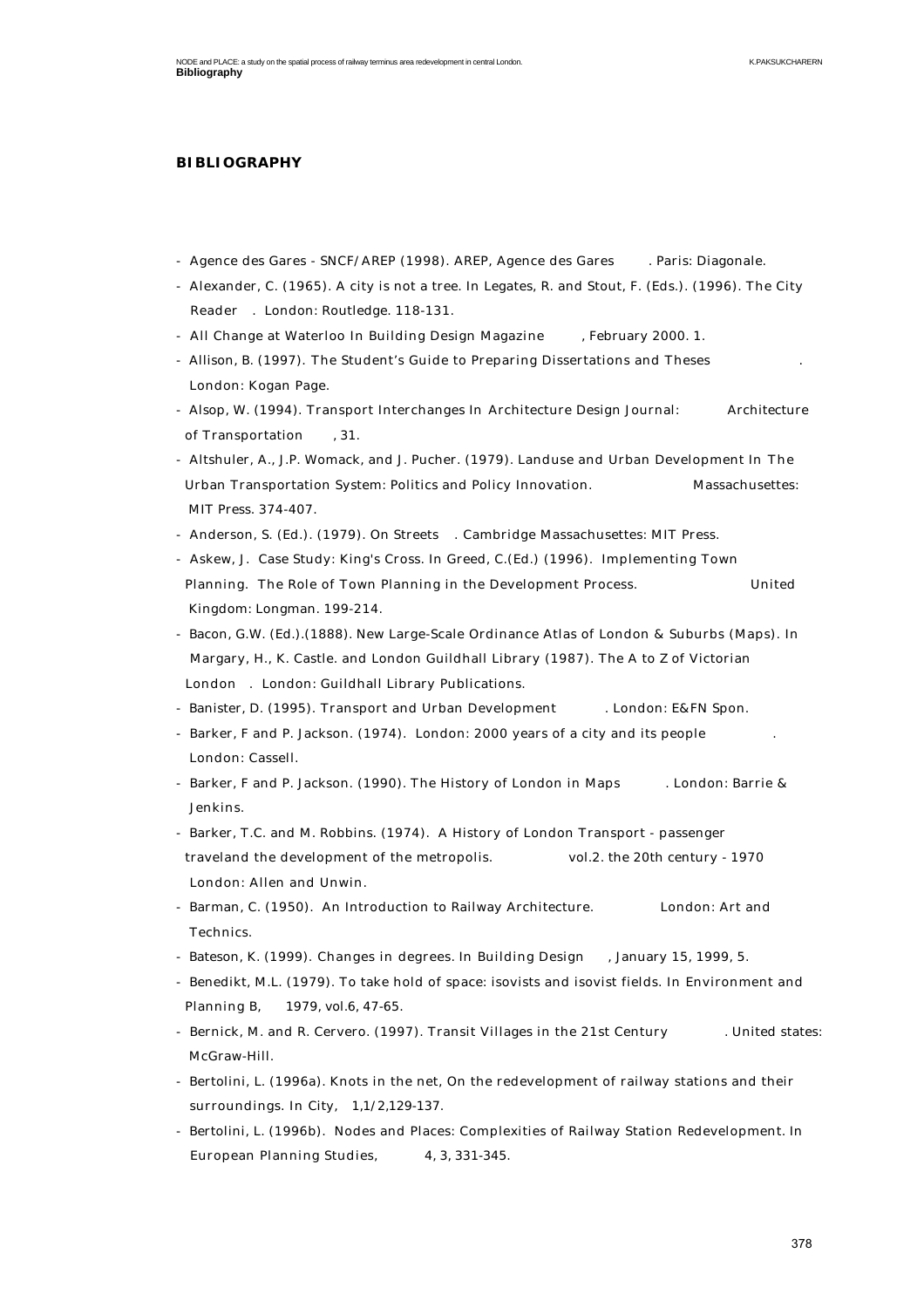- Bertolini, L. and T. Spit. (1997). Realizing the Potential; European lessons for the Utrecth Centrum Plan and Amsterdam Zuid-WTC . Unpublished paper. University of Utrecht.
- Bertolini, L. and T. Spit. (1998). Cities on Rails . London: E&FN Spon.
- Betjamin, J. (1972). London's Historic Railway Stations. London: John Murray.
- Binney, M. (1995). Architecture of Rail, The Way Ahead . London: Academy Editions.
- Burden, A. (1977). Greenacre Park. New York: Project for Public Spaces.
- Busquets, J. (1989). Scale of Activity . Rassegna 37.
- Calthorpe, P. (1993). The Next American Metropolis, Ecology, Community, and the American Dream . New York: Princeton Architectural Press.
- Carr, S.et al. (1995). Public Space. Cambridge: Cambridge University Press.
- Carter, H. (1983). An Introduction to Urban Historical Geography . London: Edward Arnold.
- Casey, E. (1996). The Fate of Place . Berkeley: University of California Press.
- Cassidy, M. A city in evolution In Burdett, R. (ed.). (1994). City Changes, Architecture in the City of London 1985-1995 . London: The Architecture Foundation.
- Caulton, J. (1998) The brownfield site an opportunity, not a panacea In Urban Environment today . Nov.98. 14
- Collins Cobuild Learner's Dictionary . (1996). London: HarperCollins.
- Clout, H. (Ed.). (1999). The Times London History Atlas . (3rd edit.). London: Times Books.
- Cole, R., J. Billingham. (2000). The Nearly Good Place Guide. In Urban Design Quarterly. Jul.2000. 75.
- Collins, M.F. and T.M. Pharoah. (1974). Development at stations. In Transport Organization in a Great City, the Case study of London . London School of Economics. London: George Allen & Unwin. 223-250.
- Course, E. (1964). Transport and Communications in London. In Clayton, R. (1964). The Geography of Greater London . London: George Philip and Son Limited.
- Cowan, R. (1997). the connected city . London: Urban Initiatives.
- Croise, E. (Ed.). (1996). Euralille, the Making of a New City Centre . Berlin:Birkhauser.
- Crook, J. (1996). Change at King's Cross, King's Cross Estate Action . London: Camden Housing.
- Cross, J. (1835). Cross's New Plan of London (Map, reprinted 1998). London: Guildhall Library Publications.
- Crotti, S. (1989). Urban Sites Rediscovered. In Abandoned Areas . Rassega 42.
- Davern, F. (2000). Glass shard hits heights In Metro Newspaper . November 10, 2000. 19.
- Davies, A. (1987). The Map of London from 1746 to the present day . London: B.T.Batsford.
- Davis, P. (1997). Discussion. In A Vision for London Report, King's Cross: Past, Present and Future. London: Vision for London. 18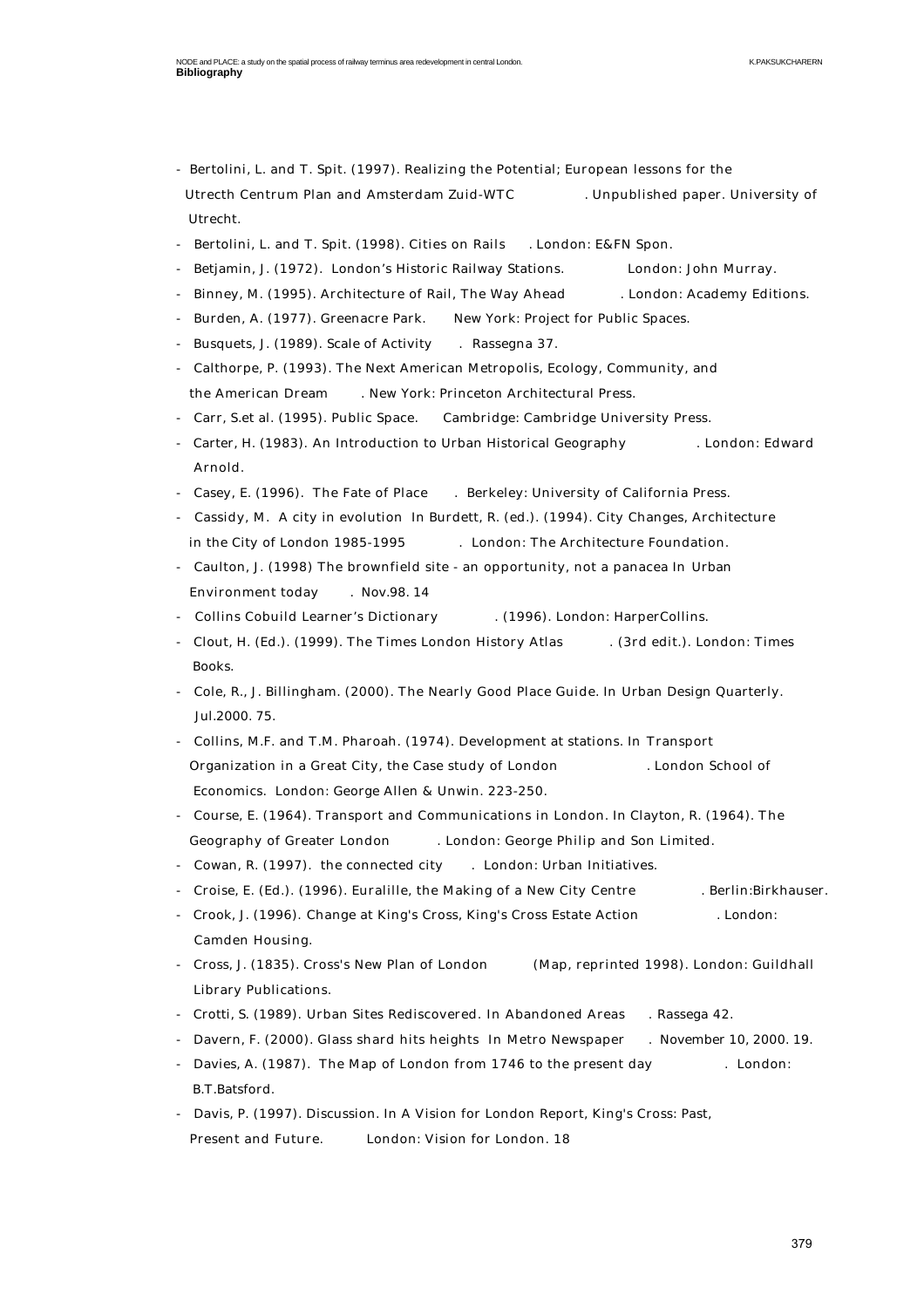- Derbyshire, N. (1997). The Liverpool Street Station Story. In Burman, P. and Stratton, M. (Eds.). (1997). Conserving of Railway Heritage . London: E&FN Spon. 175-186.
- Dietz, P. (1999). Delight. In The Architecture Review , 1227, 98.
- Drury, P. (1995). Learning from experience In Vision for London . London:Oldacres Co.Ltd.
- Duthilleul, J.M. and E. Tricaud. (1998). Project and complexity. In Agence des Gares SNCF/AREP (Ed.) (1998). AREP, Agence des Gares . Paris: Diagonale. 12-13.
- Edwards, B. (1997). The Modern Station, New Approaches to Railway Architecture .. London: E&FN Spon.
- Entrikin, J.N. (1991). The Betweenness of Place. Baltimore: Johns Hopkins University Press.
- European Conference of Ministers of Transport. (1998). Rail Restructuring in Europe France: ECMT.
- Finch, P. Towards an Urban Architecture In Burdett, R. (Ed.)(1994). City Changes, Architecture in the City of London 1985-1995 . London: The Architecture Foundation.
- focus on London 98 (1998). London: a joint publication of Office for National Statistics, Government Office for London and London Research Centre..
- Fortier, B. (1998). Station stops. In Agence des Gares SNCF/AREP (Ed.) (1998). AREP, Agence des Gares . Paris: Diagonale. 36-37.
- Future Transport Developments, Implications for Business in Europe . (1994). London: Healey & Baker.
- Gardiner, S. (2000).Turfing the tracks out of the city. In The Times Newspaper, Jan.8, 2000. 15.
- Gerondeau, C. (1997). Urban Transport: Centres and Suburbs In Transport in Europe . Massachusetts: Artech house. 249-284.
- Gibberd, F. (1967). Town Design. London: The Architectural Press.
- Godward, E.W. (1992). Design for passenger interchange. In Harris, N.G. and Godward, E.W. (Eds.). Planning Passenger Railways . Transport Publishing.
- Gosling, D. and R.E. Maitland. (1984). Concepts of Urban Design . London: Academy Editions.
- Government Office for London. (1993). Strategic Guidance for London Planning Authorities. RPG3, May 1993.
- Grantham, J. (1995). Defining strategic planning options In Vision for London . London: Oldacres & Co. LTD.
- Hall, P. and D. Banister. In Banister, D. (ed.). (1995). Transport and Urban Development. London: Chapman & Hall.
- Hanson, J. (1989). Order and Structure in Urban Design: The plans for the rebuilding of London after the Great Fire of 1666. In Ekistics , Special Issue on Space Syntax, 334- January/February, 335- March/April, 56, 22-42.
- Hawkes, J. and I. Harrison. (2000). Over London, A Century of Change:. London: Harper Collins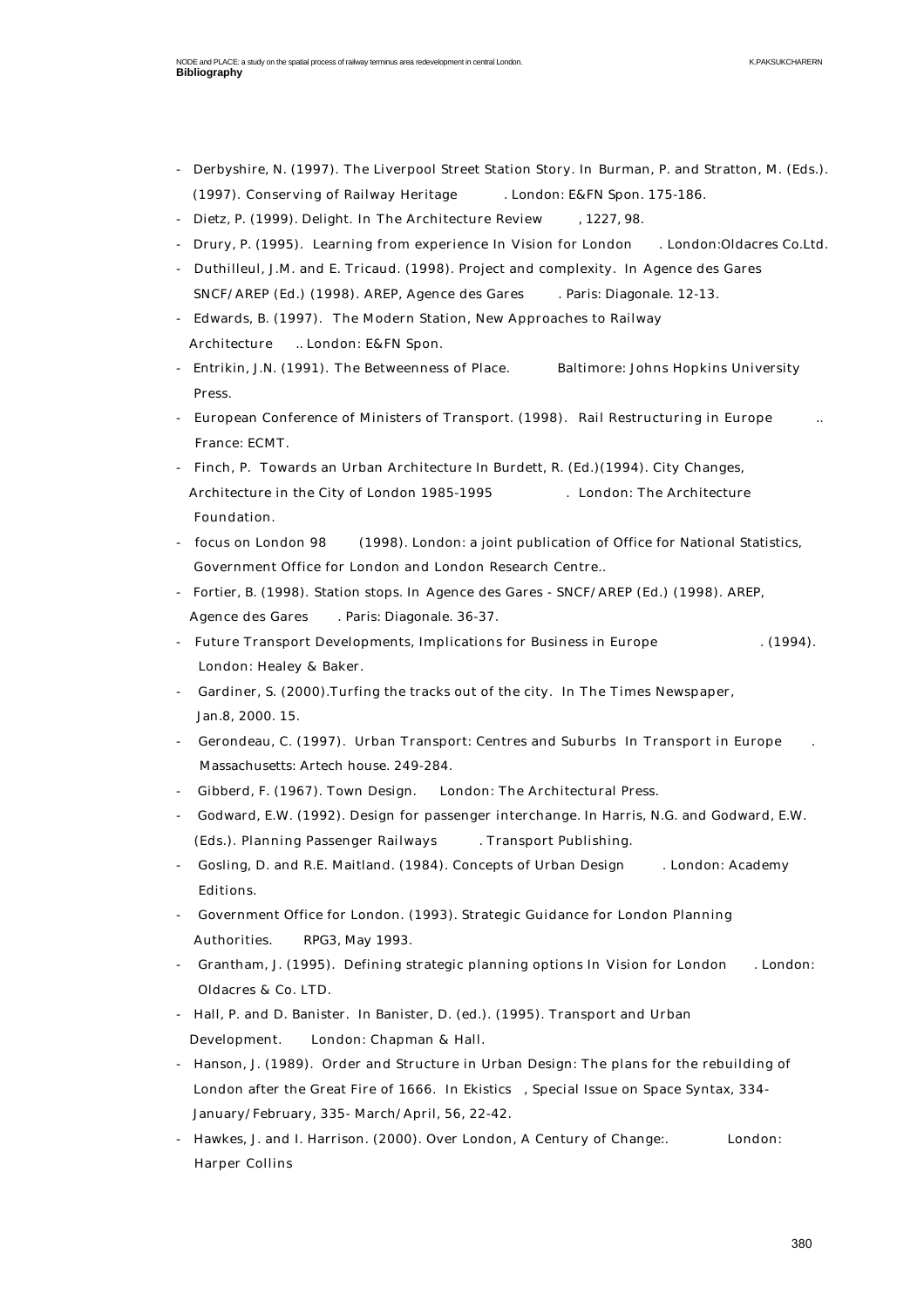- Hill, B. (1995). Changing Stations. In Japan Railway & Transport Review, Special Feature- Changing Roles of Stations, 6, 23-29.
- Hillier, B. (1986). Spatial Configuration and Use Density at Urban Level: Towards a Predictive Model. Unit for Architectural Studies.. Bartlett School of Architecture and Planning, University College London.
- Hillier, B. (1987). The Morphology of Urban Space: The Evolution of Syntactic Approach. In Architecture and Behaviour vol.3/3. 205-216.
- Hillier, B. (1989). The Architecture of the Urban Object. In Ekistics, 334-January/February, 335-March/April, 5-20.
- Hillier, B. (1991). A Brief Lesson in the Principles of Urban Layout using Space Syntax, Space Syntax Laboratory document. University College London.
- Hillier, B. (1993). Specifically Architecture Theory. In The Harvard Architectural Review. vol.9. 9-27.
- Hillier, B. (1996a). Space is the Machine . Great Britain: Cambridge University Press.
- Hillier, B. (1996b). Cities as movement economies. In Urban Design International. vol.1/1. 49-60.
- Hillier, B. (2000). Centrality as a Process: accounting for attraction inequalities in deformed grids. In Urban Design International. vol.3/4. 107-127.
- Hillier, B. and A. Penn. (1992). Dense Civilizations: the shape of cities in the 21st century. In Applied Energy. vol.43. 41-66.
- Hillier, B. and J. Hanson. (1984). The Social Logic of Space . Great Britain: Cambridge University Press.
- Hillier, B. et al. (1987a). Creating Life: Or Does Architecture Determine Anything. In Architecture and Behaviour. vol.3/3. 233-250.
- Hillier, B. et al (1987b). Syntactic Snalysis of Settlements. In Architecture and Behaviour. vol.3/3. 217-231.
- Hillier, B., et al. (1988). The Other Side of the Tracks, The King's Cross railway lands site in its urban context. Unit for Architectural Studies.. Bartlett School of Architecture and Planning, University College London.
- Hillier, B. et al (1990). Broadgate Spaces, Life in public places.. Unit for Architectural Studies. Bartlett School of Architecture and Planning, University College London.
- Hillier, B. et al. (1992). The Kings Cross Project, a study of passenger behavior. Unit for Architectural Studies. Bartlett School of Architecture and Planning, University College London.
- Hillier, B. et al. (1993). Natural movement: or,,configuration and attraction in urban pedestrian movement. In Environmental and Planning B: Planning and Design . vol.20. 29-66
- Holland, H. (1971). Travellers' Architecture, a comprehensive account of building and design from Roman times to the present day . London: Harrap.
- Hoggart, K. and D.R.Green (eds.). (1991). London: A New Metropolitan Geography . United Kingdom: Hoggart & Green.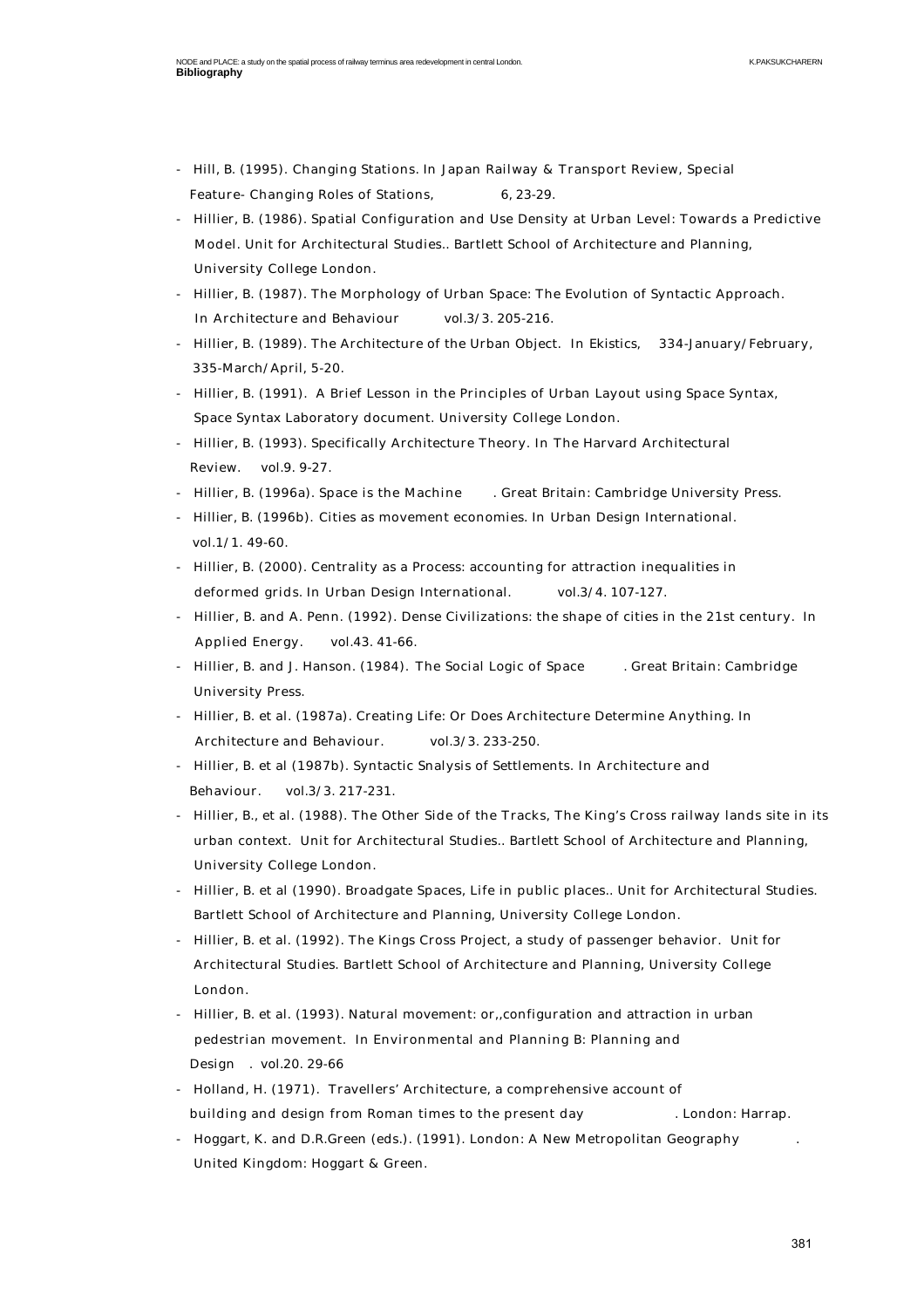- Inwood, S. (1998). A History of London . London: Macmillan.
- Jackson, A.A. (1969). London's Termini. Newton Abbot: David & Charles.
- Jacobs, J. (1961). The Death and Life of Great American Cities. New York: Vintage.
- Jammer, M. (1954). Concepts of Space: the history of theories of space in physics. Harvard U.P.: Oxford U.P.
- Kellet, J.R. (1969). The Impact of Railways on Victorian Cities . London: Routledge & Kegan Paul.
- Knox, P. and S. Pinch. (2000). Urban Social Geography, An Introduction . (4th edit.). Essex: Pearson Education.
- Krier, R. (1979). Urban Space . New York: Rizzoli International Publications, Inc.
- Lemos, P. (1997). Relieving you of the stress...along with your cash. MSc Thesis, Bartlett School of Graduate Studies. University College London.
- Lennard, S.and H.Lennard. (1987). Livable Cities People and Places: Social and Design Principles for the Future of the City. Southampton: Gondolier Press.
- Lennard, S.and H.Lennard. (1995). Livable Cities Observed. Southampton: Gondolier Press.
- Liverpool Street Station . (1978). Great Britain: Academy Editions.
- Logan, J. and H. Molotch. (1987). Urban Fortunes: The Political Economy of Place. Berkeley: University of California Press.
- London Research Centre and Government Office for London. (1998). focus on London 98 London: The Stationary Office.
- London. The Photographic Atlas. (2000). London: HarperCollins / getmapping.com
- Lynch, K. (1960). The Image of the City . Cambridge. Ma.: MIT Press.
- Madanipour, A. (1996). Design of Urban Space, An Inquiry into a Socio-spatial Process .. East Sussex: Wiley
- Maillard, M. (1995). Reinventing the Railway Station. In Japan Railway & Transport Review, Special Feature- Changing Roles of Stations, 6, 14-18.
- Major, M.D, T. Stonor and A. Penn. (1998). Passengers, Pedestrian and Shoppers. In Passenger Terminal World . Apr. 1998. 38-42.
- March, L. and L. Martin (1972). Urban Space and Structure . Cambridge: University Press.
- Massey, D. Politics and Space / Time. In Keith, M., Pile, S. (eds.). (1993). Place and the Politics of Identity. London: Routledge.
- Massey, D. (1994). Space, Place and Gender. Cambridge: Polity Press.
- Medhurst, F. and J. Parry Lewis (1969). Urban Decay, An Analysis and a Policy . London: Macmillan. 1-26.
- Meeks, C.L.V. (1957). The Railway Station, An Architectural History . London: The Architectural Press.
- Miles, D.et al. (1978). Plaza for People. New York: Project for Public Spaces.
- Mitchell, R.B. and C.Rapkin. (1964). The Influence of Movement on Land Use Patterns. In Branch, M.C. (ed.). (1975). Urban Planning Theory . Stroudsburg, Pa: Dowden, Hutchinson & Ross. 59-74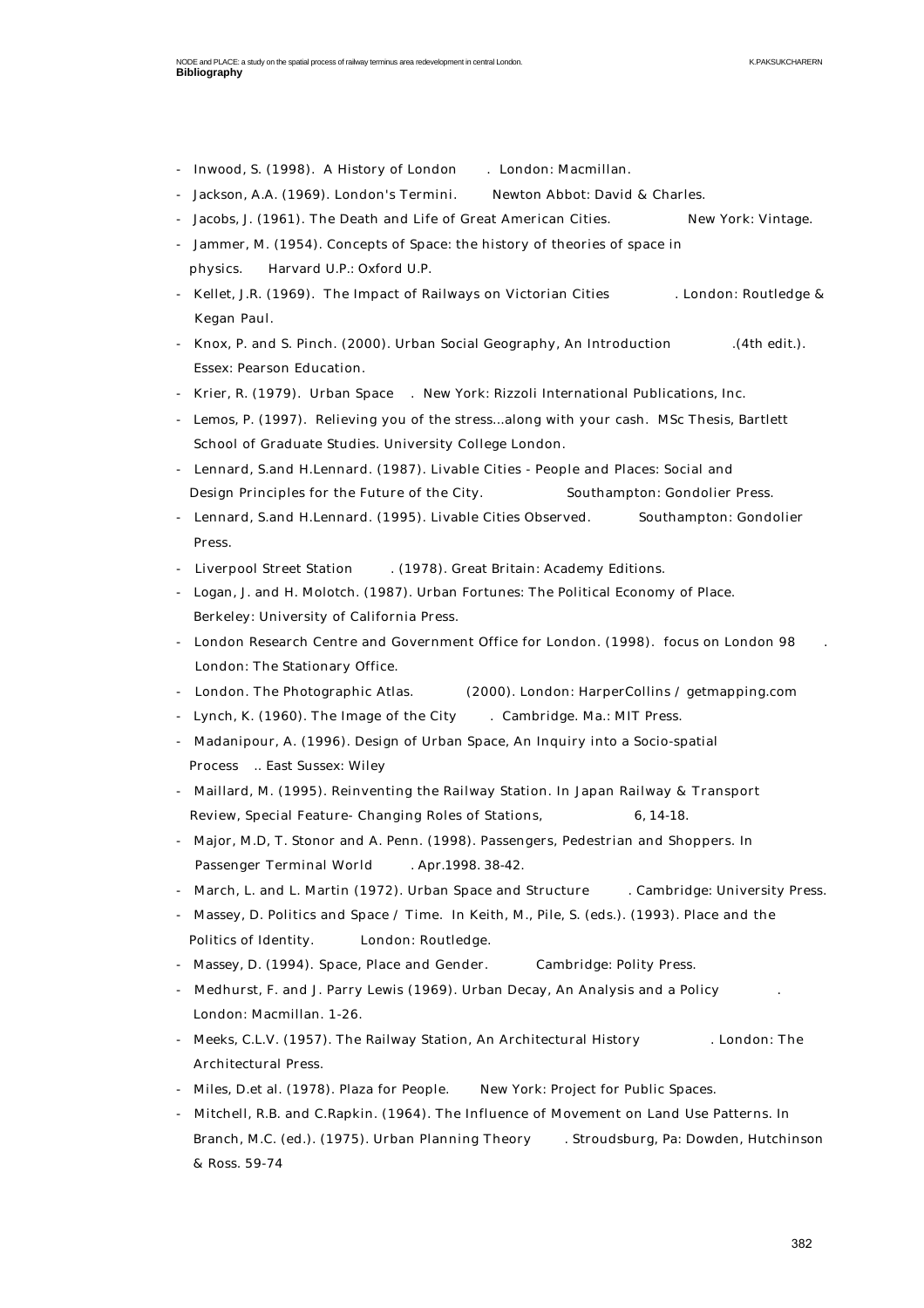- Murray, P. and M. Ann (Eds.). (1998). New Urban Environment, British Architecture and Its European Context. London: Royal Academy.
- Oka, N. (1995). The New Shape of Stations. In Japan Railway & Transport Review, Special Feature- Changing Roles of Stations, 6, 2-5.
- Olsen, D.J. (1976). The growth of Victorian London . London: Batsford.
- Ordinance Survey of Greater London (Maps). (1995). Southampton: The Ordinance Survey.
- The Euston Extension Line (1938) In Old Euston, An Account of the Beginning of the London and Birmingham Railway and the Building of Euston station . London: Country Life.
- Paddington Regeration Partenership. (2000). Paddington, The largest development opportunity in Central London.
- Paksukcharern, K. (1998). Case study Space Syntax analysis of Two London transit interchanges; London Victoria and London Euston. Unpublished paper. Bartlett School of Graduate Studies. University College London.
- Paksukcharern, K. (1997). Paper One Ideas are in Things: A comparative studies of London's Liverpool Street station and London's Cannon Street station. Unpublished paper. Bartlett School of Graduate Studies. University College London.
- Parissien, S. (1997). Station to Station . London: Phaidon Press.
- Pawley, M. and R. Paoletti. Going Underground In the architects journal , Feb.2000. 26-37.
- Penn A. and L.Vaughan (1995). Pedestrian movement and spatial design. In Passenger Terminal Annual. 122-25.
- Penn, A., B.Hillier, D.Banister, and J.Xu. (1998). Configurational modelling of urban movement networks. In Environment and Planning B: Planning and Design . 25. 59-84.
- Perkin, H. (1970). The Age of the Railway . London: Panther Books.
- Pollins, H. (1964). Transport Lines and Social Divisions. In The Centre for Urban Studies (Ed.). (1964). London Aspect of Change . London: Macgibbon & Kee. 28-61.
- Powell, K. (1994). New Directions in Railway Architecture In Architecture Design Journal: Architecture of Transportation , 17-21.
- Powell, K. (2000). City Transformed, Urban Architecture at the Beginning of the 21st Century . London: Laurence King.
- Pragma (1998). Major station user survey, Nov.1998 for Railtrack Major Station, Mar.1999.
- RACMIT: Case Study 1-Victoria Station. Report on the Space Syntax Study. (2001) Bartlett School of Graduate Studies. University College London.
- Railtrack. (1997). Shopping Stations In NCE Railtrack Supplement . Nov.1997. 42-45.
- Richard, B. (1990). Transport in Cities. London: Architecture Design and Technology Press.
- Ritchie, I. (1994). Termini In Architecture Design Journal: Architecture of Transportation , 29
- Rivlin, L.G. Public spaces and public life in urban areas. In Neary, S.J., Symes, M.S., Brown, F.E. (eds.) (1994) The Urban Experience, A People - Environment Perspective. London: E&FN Spon.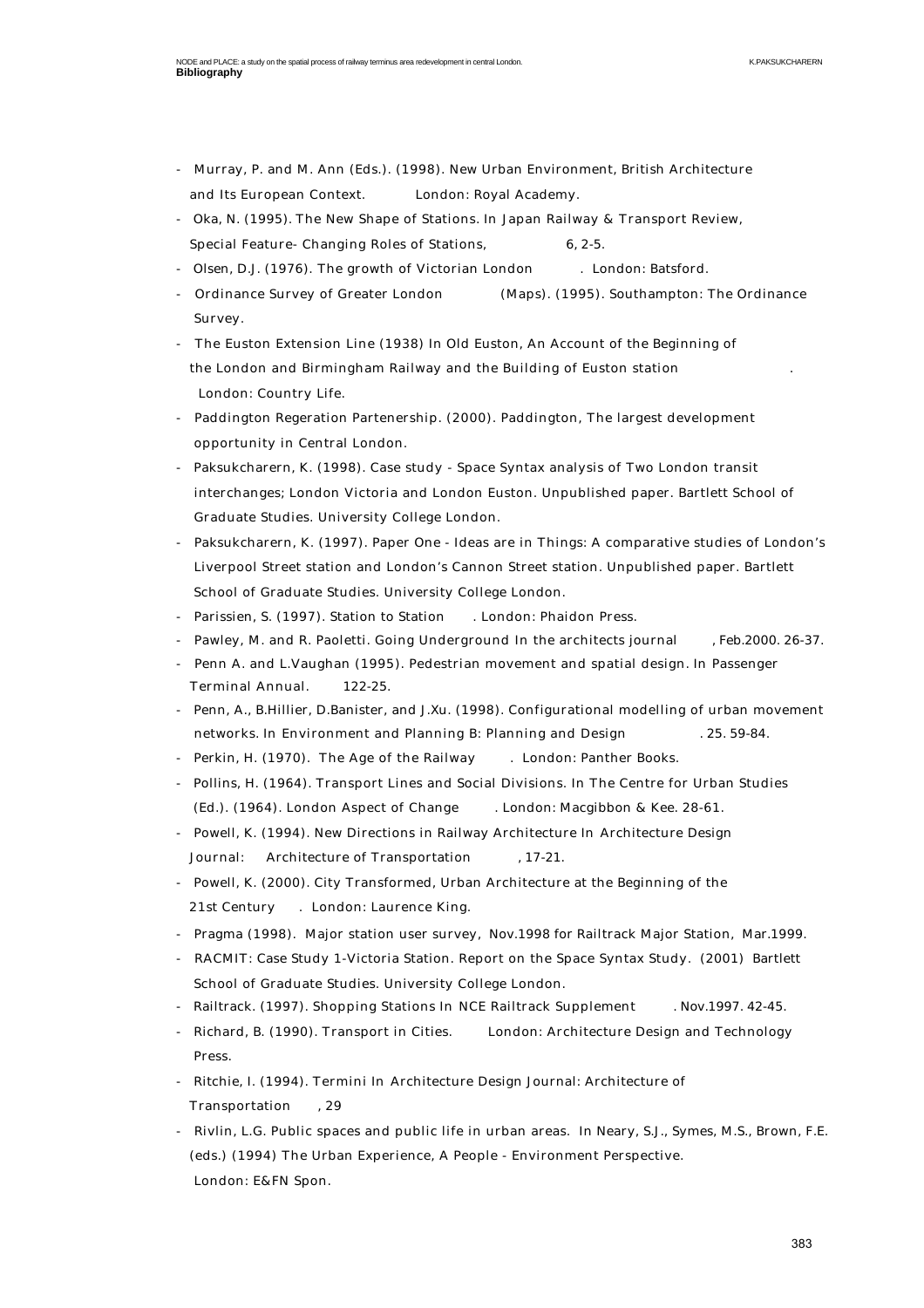- Robert, B.K. (1977). Rural Settlements in Britain . Kent: Dawson Books.
- Roberts, M. et al. (1999). Place and Space in the Networked City: Conceptualizing the Integrated Metropolis. In Journal of Urban Design . vol.4, no.1, Feb.99, Carfax: Oxfordshire.
- Roger, R. and M. Fisher. (1992). A New London . London: Penguin Group.
- Roncayolo, M. (1998). Mobility and Urban Territories. In Agence des Gares SNCF/AREP (Ed.) (1998). AREP, Agence des Gares . Paris: Diagonale. 20-21.
- Rosler, M. (1994). In the Place of the Public Observations of a Traveller In Architecture Design Journal: Architecture of Transportation , 8-15.
- Rossi, A. (1982). The Architecture of the City . Cambridge, Massachusette: MIT Press.
- Rowe, C.and F. Koetter. (1978). Collage City . London, Cambridge, Massachusette: MIT Press.
- Salomon, I., P. Bovy and J.P. Orfeuil. (1993). A Billion Trips a Day . Boston/London: Kulwer Academic Publishers.
- Seaman, L.C.B. (1973). Life in Victorian London. London: Batsford.
- Sennett, R. (1992). The Fall of Public Man . London: Norton.
- Sheppard, C. (1996). Railway Stations. Masterpiece of Architecture . New York: Smithmark.
- Simmie, J. (1994). Planning London. London: UCL Press.
- Simpson, B.J. (1994). Urban Public Transport Today. London: E&FN Spon.
- Siksna, A. (1997). The effects of block size and form in North American and Australian City Centres. In Urban Morphology . 1, 19-33.
- Sharp, C. and T. Jennings. (1976). Railways and the Environment. In Transport and the Environment . New Jersey: Leicester University Press. 185.
- Smailes, A.E. (1964). The Site, Growth and Changing Face of London In Clayton, R. (Ed.). (1964). The Geography of Greater London . London: George Phillip and Son Limited.
- Smailes, A.E. (1966). The Geography of Towns. London: Hutchinson.
- Smets, M. (1989). A Taxonomy of De-industrialisation. In Abandoned Areas. Rassega 42.
- Space Syntax Laboratory. (1993). South Kensington Albertopolis. Bartlett School of Graduate Studies. University College London.
- Space Syntax laboratory. (1997a). Broadgate. Reports. 1,2,3 Bartlett School of Graduate Studies. University College London.
- Space Syntax Laboratory. (1997b). King's Cross St.Pancras, report on pedestrian movement studies and review of current design proposals. Bartlett School of Graduate Studies. University College London.
- Space Syntax Laboratory. (1997c). King's Cross, Understanding the area. Stage one, Bartlett School of Graduate Studies. University College London.
- Space Syntax Laboratory. (1997d). Paddinton Basin. Bartlett School of Graduate Studies. University College London.
- Space Syntax Laboratory. (1997e). Space Syntax First International Symposium, Proceedings Volume 1,2. Bartlett School of Graduate Studies. University College London.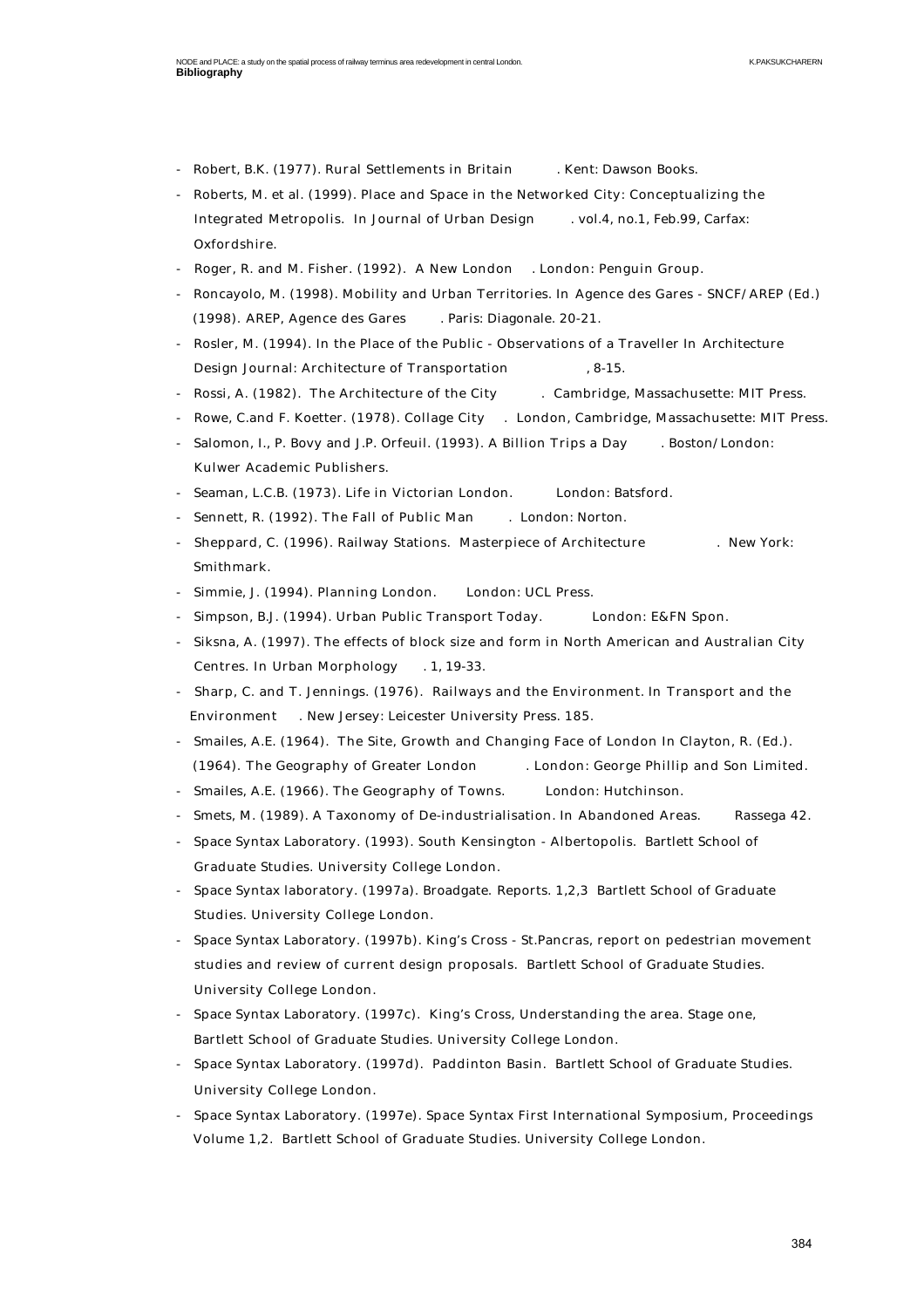- Steguweit, C. (1995). Tomorrow Railway Stations, Going places German railway station in process of change. In Japan Railway & Transport Review, Special Feature- Changing Roles of Stations, 6, 19-22.
- Stewart, D.B. (1995). The New Station as Interface, An Overview of Image, Function and Amenity. In Japan Railway & Transport Review, Special Feature- Changing Roles of Stations, 6, 30-35.
- Stuyven, K. (1998). Station Environs as strategic projects for sustained urbanism. In Facetten 4, Station and their surroundings. Antwerpen Brugge Brussel Leuven Luik. Kortrijk: UITGEVER, 17-21.
- Stratton, M. (1997). A bibliography overview of the railway heritage. In Burman, P. and Stratton, M. (Eds.) (1997). Conserving of Railway Heritage . London: E&FN Spon., 34-57.
- Suzuki, T. (1995). A Vision of Future Railway Stations. In Japan Railway & Transport Review, Special Feature- Changing Roles of Stations, 6, 6-13.
- Thorne, R. (1997). Major Termini, problems of conservation and urban design. In Burman, P. and M. Stratton (Eds.). (1997). Conserving of Railway Heritage . London: E&FN Spon. 187-196.
- Thornley, A. (Ed.). (1992). The crisis of London . London: Routledge.
- Thrift, N. (1985). Flies and germs: a geography of knowledge. In Gregory, D., Urry, J. (eds.). Social Relations and Spatial Structures , Basingstoke: Macmillan.
- Toy, M. (1994). Editorial In Architecture Design Journal: Architecture of Transportation , 7.
- Trancik, R. (1986). Finding Lost Space . New York: Van Nostrand Reinhold.
- Turner, A. and A. Penn. (1999). Making Isovists Syntactic: Isovist Integration Analysis. Space Syntax Second International Synposium. Brasilia. Universidade de Brasilia.
- Unwin, R. (1909). Town Planning in Practice. London: Ernest Benn Ltd.
- Van Berkel & Bos. (1994). Das Schloss A Reconstruction of Change In Architecture Design Journal: Architecture of Transportation , 28.
- A Vision for London Report. (1997). King's Cross: past, Present and Future.. London: Vision for London.
- Vyne, A. (1999). Grand Central In The Architecture Review , 1223, January 1999, 47-49.
- Walmsley, D. and K. Perret. (1992). The effects of rapid transit on public transport and urban development. London: HMSO.
- Waples, J. (2001). East fights West in London battle of office complexes. In the Sunday Times , March 18, 2001. Business p.11.
- Weinreb, B. and C. Hibbert. (1998). Railway Hotel. In The London Encyclopaedia (3rd edit.). London: Alder & Alder Publishers. 635-636.
- Whyte, W.H. (1988). City, Rediscovering the Center. New York: Doubleday, Anchor Books.
- Wilcox, D and D. Richards. 1977, London, The Heartless City London: Thames Television.
- Woods, L. (1994). Stranger In Architecture Design Journal: Architecture of Transportation , 30.